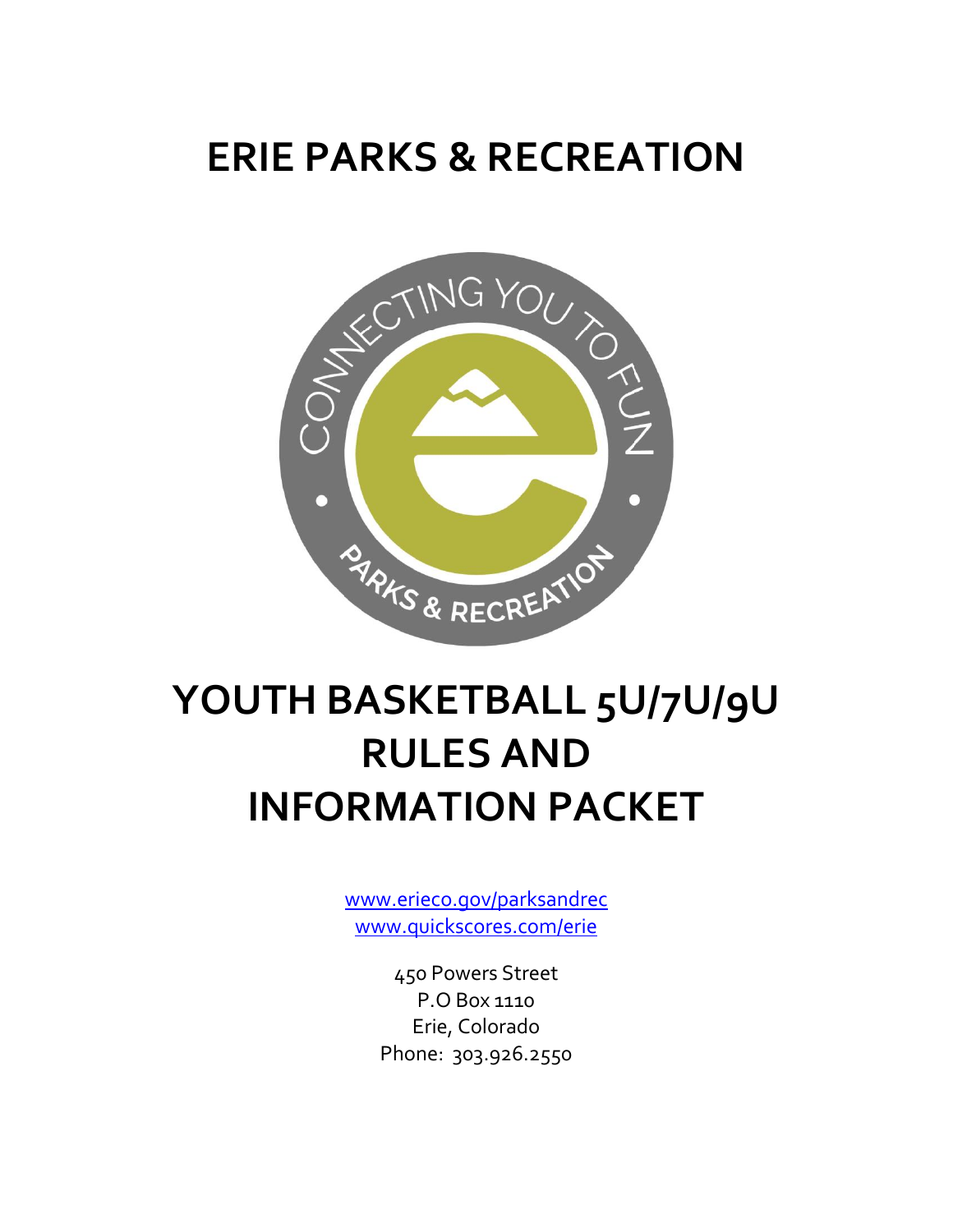### **TABLE OF CONTENTS**

| ı.   |    |                                                      |
|------|----|------------------------------------------------------|
|      |    | A. Mission Statement                                 |
|      |    | B. Youth Sports Philosophy                           |
|      |    | C. Play hard - Have fun - Respect one another        |
|      |    | D. Sports Administration                             |
|      | Е. | Sports Information Website: www.quickscores.com/erie |
|      | F. | Registration Information                             |
|      | G. | Inclement Weather                                    |
|      |    | H. Makeup Games and Clinics                          |
|      | I. | Refund Policy                                        |
|      | J. | Communication                                        |
|      |    | K. Safety                                            |
|      | L. | <b>Trusted Coaches</b>                               |
| П.   |    |                                                      |
|      |    | A. Facility and Park Locations                       |
|      |    | B. Youth Sport Program Offerings                     |
|      | C. | Competitive Play and Playing Time                    |
|      |    | D. Uniforms                                          |
|      | Е. | <b>Registration Dates and Waitlists</b>              |
|      | F. | League Practices and Offerings                       |
|      |    | G. Recreational Sports Age Classifications           |
|      |    | H. Coaches                                           |
|      |    | Schedules                                            |
|      | J. | Officials                                            |
|      |    | K. Picture Day                                       |
|      | L. | Awards                                               |
|      |    | M. Timeline                                          |
|      | N. | Code Of Conduct & Regulations                        |
| III. |    |                                                      |
| IV.  |    |                                                      |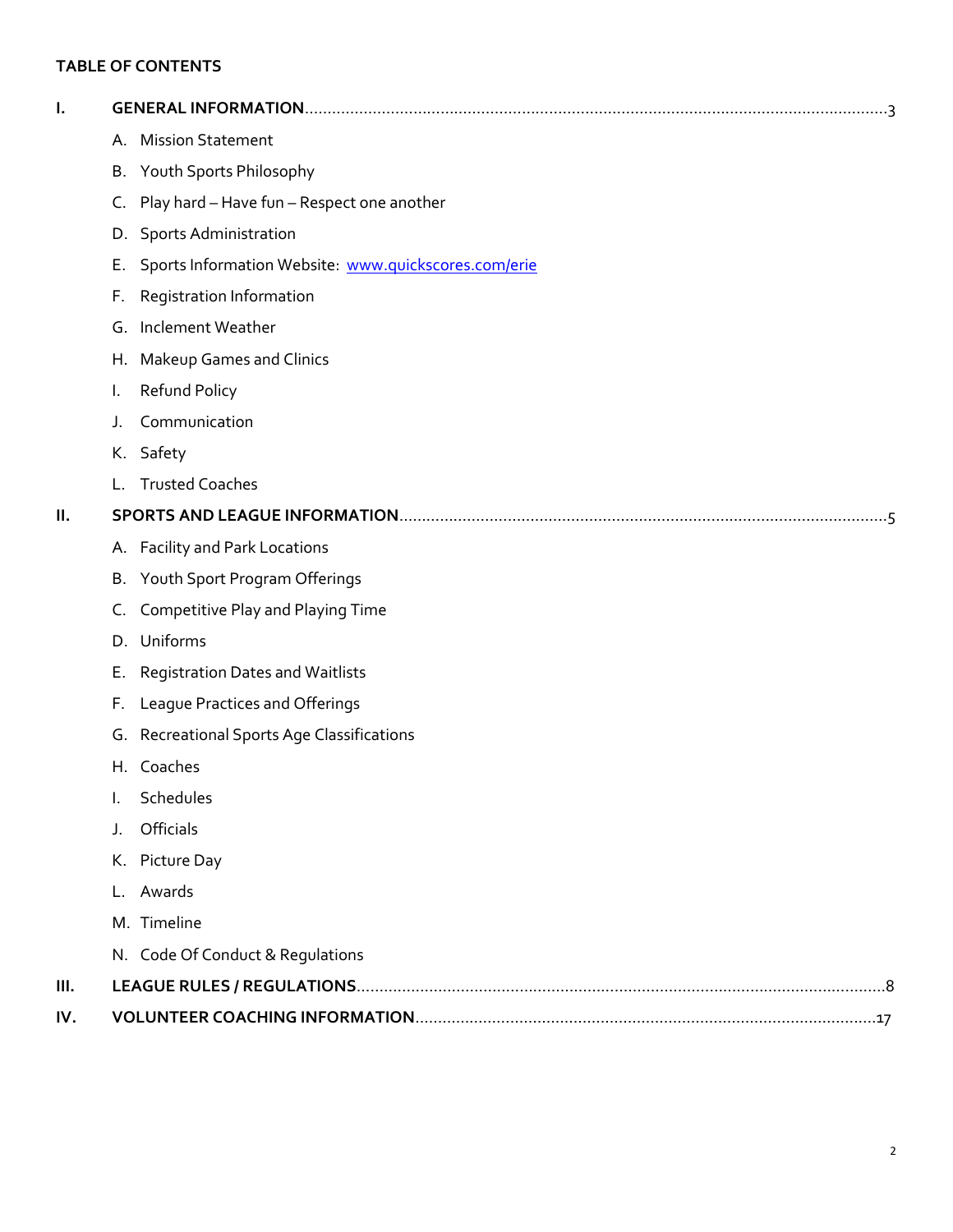#### **I. GENERAL INFORMATION**

#### **A. Town of Erie Parks & Recreation Department Mission:**

The Parks & Recreation Department inspires our community to come together, learn, grow and be active, healthy and well by delivering exceptional parks, open spaces, trails, facilities, programs and services.

### **B. Youth Sports Philosophy**

Erie Parks & Recreation strives to provide a positive, safe, and fun environment to allow children of all skill levels the opportunity to play. We hope to create an environment that balances teamwork, commitment, hard work, sportsmanship, and competition.

### **C. Play hard – Have fun – Respect one another**

#### **D. Sports Administration:**

Erie Parks & Recreation Youth Sports Leagues are managed by:

 Recreation Coordinator-Sports [www.quickscores.com/erie](http://www.quickscores.com/erie) 303.926.2794 [www.erieco.gov/parksandrec](http://www.erieco.gov/parksandrec) [mgunter@erieco.gov](mailto:mgunter@erieco.gov)

Jeffrey Rau George Lavezzary Assistant Coordinator- Sports **Recreation Specialist** - Sports 303-926-2570 303.926.2547 [jrau@erieco.gov](mailto:jrau@erieco.gov) [glavezzary@erieco.gov](mailto:glavezzary@erieco.gov)

Mollie Gunter **Sports Information Websites** Sports Information Websites

#### **E. Sports Information Website: [www.quickscores.com/erie](http://www.quickscores.com/erie)**

Please visit our sports information website for important information:

- **Practice and Game Schedules (including makeup information)**
- **Standings (if necessary)**
- **Downloads (League Rules, Information Packets, etc.)**
- **Park and Facility Locations and Maps**
- **Inclement Weather Information**
- **Coaching Resources**

### **F. Registration:**

There are two ways to register your child:

1) Online at https://www.amilia.com/store/en/erierec/shop/programs?orgId=12626

2) In person or over the phone at the Erie Community Center at 303-926-2550

### **G. Inclement Weather - SAFETY IS OUR NUMBER ONE PRIORITY!!**

Every attempt will be made to play; however, if field and/or weather conditions present an unsafe environment, we will postpone or cancel practices and games. Field supervisors are instructed to err on the side of caution when it comes to inclement weather decisions.

**Please call the weather hotline at 303.926.2550 (option 4). Weather information can also be found o[n www.quickscores.com/erie.](http://www.quickscores.com/erie)** Weather information is updated by 4:00pm on weekdays or 8:00am on weekends in the case of cancellations or delays.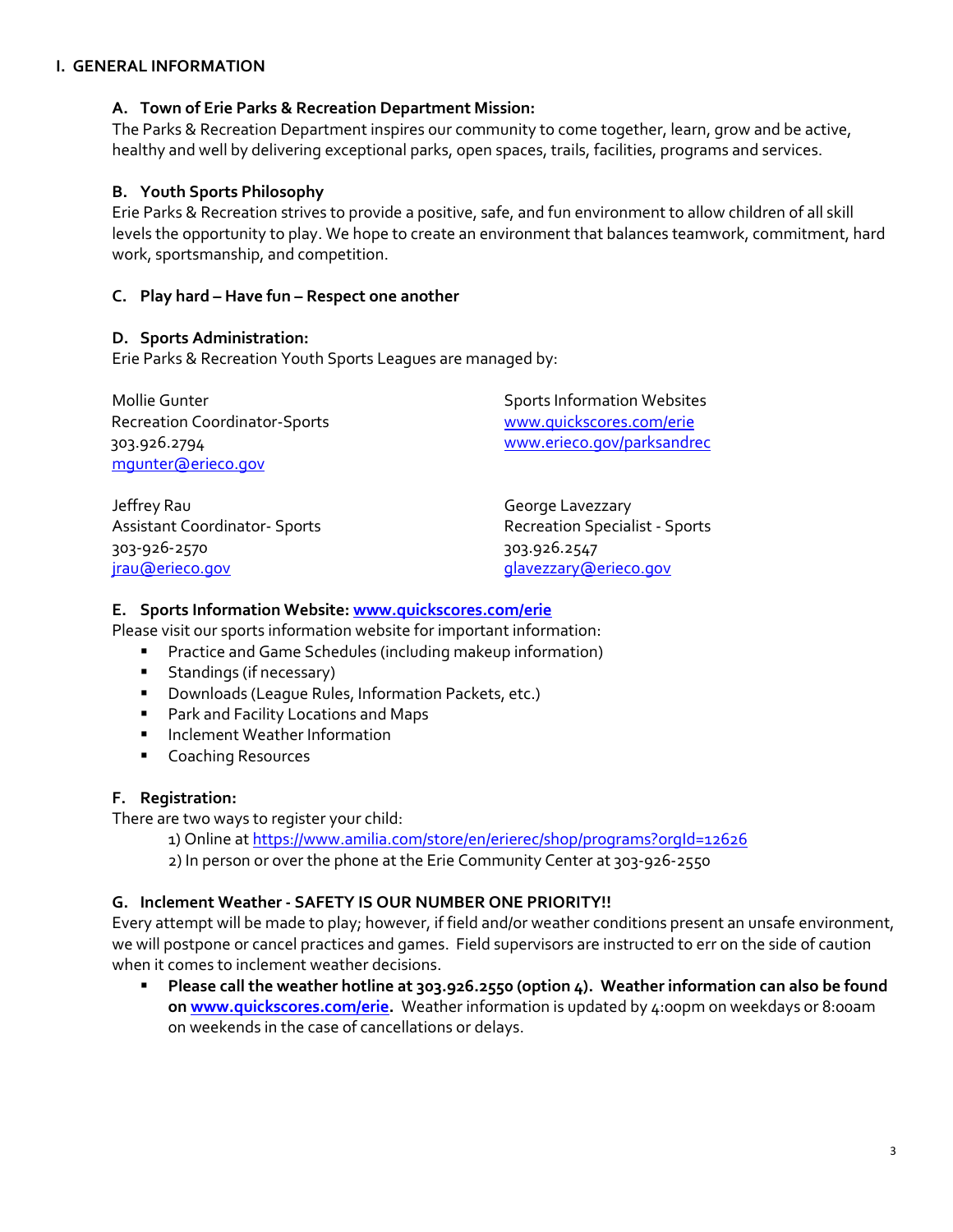### **H. Makeup Games**

For every season, we schedule one additional game in anticipation of a potential cancellation. Therefore no cancelled games will be rescheduled. If more than two games are cancelled during the season, Sports Administration will evaluate if rescheduling is a feasible option based on: facility/field, staff, and season date availability.

- In the case of rescheduled games, information is distributed to each coach as soon as possible following a cancellation.
- Refunds/credits will not be given due to inclement weather cancellations as every attempt will be made to makeup games.
- Practices may be rescheduled at the coach's discretion pending field/gym availability.

### **I. Refund Policy**

For activities cancelled by Erie Parks & Recreation, refunds will be issued automatically. For all other situations, a refund request form must be completed and turned in to Sports Administration. Forms are available at the Erie Community Center.

A refund will be issued on written request per the following guidelines:

- A full (100%) credit or refund will be issued if: withdrawals are requested at least seven (7) calendar days prior to the activity start date.
- A 75% credit or refund will be issued if: withdrawals are requested up to six (6) calendar days prior to the activity start date.
- A 50% credit will be issued if: withdrawals are requested after activity date begins and before activity session is 50 % complete.
- No credit or refunds will be issued after activity session is 50% complete.
- **E** Late activity registrations will not be prorated.

### **J. Communication**

Coaches are the main point of contact between parents and Sports Administration.

- Sports Administration contacts each coach regarding any new information or updates.
- **Coaches update parents. Parents should contact their coach first with any questions about practices,** games, uniforms, pictures, etc.
	- Should there be a breakdown in communication, please contact one of the members of Sports Administration directly.

### **K. Safety**

Participant safety is of our utmost priority. We work with our coaches to ensure that our participants and parents feel that they are safe while participating in our programs.

- Inclement Weather See Section I.G.
- Background Checks / Safety Trainings All head coaches are required to pass a background screen and complete required trainings through our Trusted Coaches Platform.
- Touch Policy Coaches are instructed to minimize physical contact with participants. Touch should be governed by the age and developmental stages of the participants, and should be in response to the child's need (not the adult's).
- **Transportation Policy Coaches are instructed to not transport participants while they are operating a** vehicle unless they have specifically received consent from said participant's parents or guardian.
- **Per [Public Health Order 2021-08,](https://boco.org/pho-2021-08) all individuals ages 2 and older visiting the Erie Community Center, are required to wear a mask regardless of vaccination status. This order will take effect on Friday, September 10, 2021 at 11:59pm. Exceptions to the mask requirement include patrons using the pool, patrons who are eating or drinking, or any patron under the age of 2. This new mask guidance is intended to curb the spread of COVID-19 so we can avoid implementing capacity limits, distancing requirements, or another shut down.**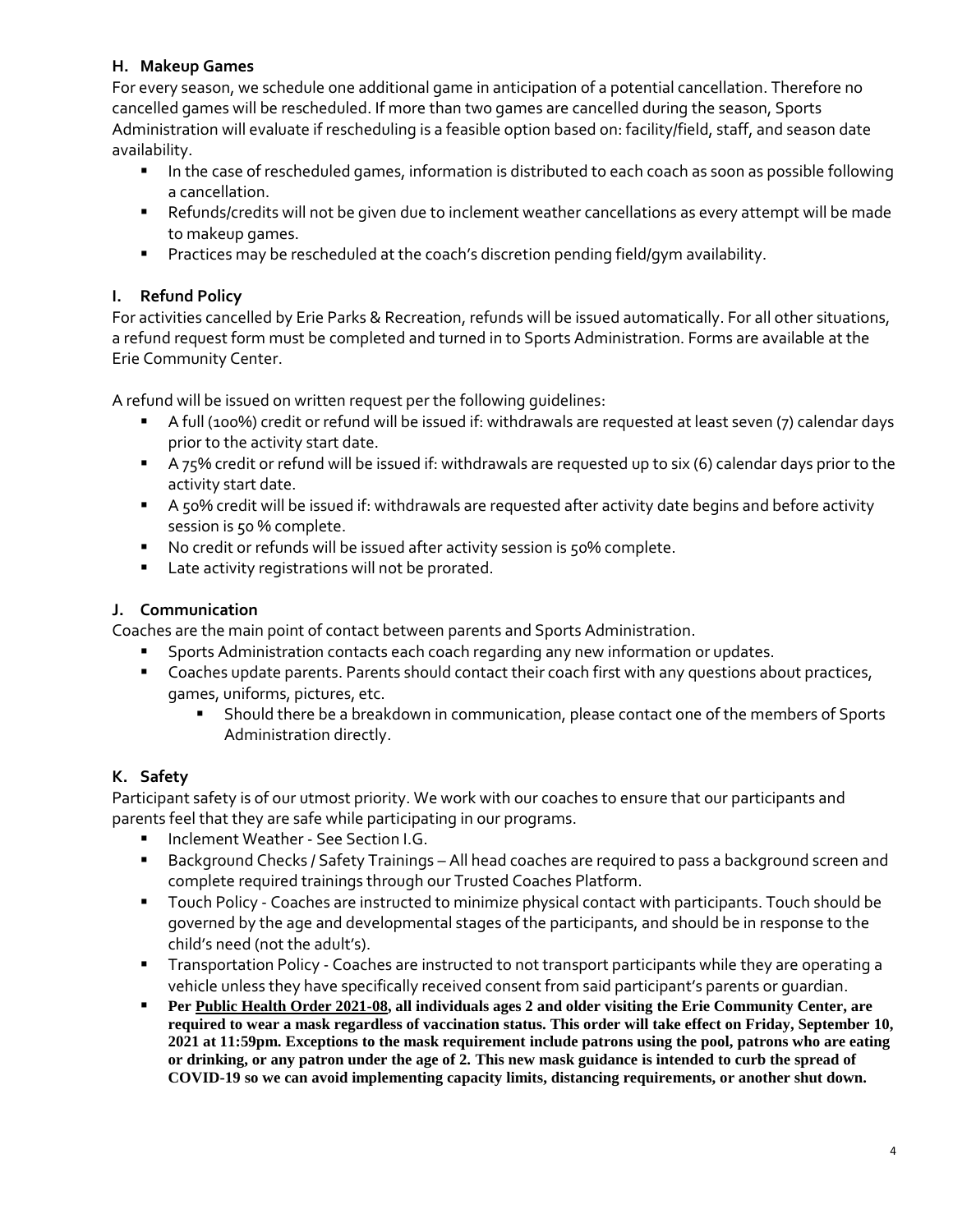### **L. Trusted Coaches**

Erie Parks & Recreation and Trusted Coaches are now partner organizations! Our goal with this partnership is to ensure the safety of our youth sports participants and provide reliable training for all volunteer coaches.

All Erie Parks and Recreation Youth Sports teams are coached by parent volunteers who have completed a background screen and other required trainings through Trusted Coaches. These trainings include Concussion Education, Child Safety, InsideOut Coaching, and First Aid. For more information on Trusted Coaches please visi[t www.trustedcoaches.org.](http://www.trustedcoaches.org/)

### **II. SPORTS AND LEAGUE INFORMATION**

### **A. Facility and Park Locations**

Erie youth baseball facility and park locations are listed below:

| Abbreviation | Park Name                    | <b>Park Address</b> |
|--------------|------------------------------|---------------------|
| ECP          | <b>Erie Community Center</b> | 450 Powers St.      |
| EMS          | Erie Middle School           | 650 Main St.        |

Maps and driving directions can be found o[n www.quickscores.com/erie.](http://www.quickscores.com/erie) For additional facility and park location questions, please contact your coach.

### **B. Youth Sport Program Offerings**

Please see the most recent copy of our tri-seasonal Program Guide or visi[t www.erieco.gov/ErieParksandRec](http://www.erieco.gov/ErieParksandRec) to see program offerings.

### **C. Competitive Play and Playing Time**

- Erie Parks & Recreation Youth Sport Programs strive to provide a safe, positive and fun environment in which children learn valuable life and sports skills.
- It is against Erie Parks & Recreation Youth Sports Leagues policy for players to concurrently participate in/on any same sport competitive league/team during any part of our respective recreational sports season. By registering and participating in any of our youth sports leagues, you acknowledge that you and the participant are abiding by this policy.
- Each participant will receive an equal amount of playing time, regardless of the amount of practices attended or playing ability. Coaches should substitute players as necessary to provide for this.
- Exceptions can be made if special arrangements have been previously communicated and agreed upon between the parent/guardian and the coach.

### **D. Uniforms**

The uniform order is placed immediately following the registration deadline. Add-ons (late registrations) will be sent weekly thereafter and may NOT be available by your first game. If you order the wrong size, you will be responsible for the replacement cost. Uniform colors and numbers are chosen completely at random and uniforms may not be modified in any way.

### **E. Registration Dates/Waitlists**

Registration for leagues will open approximately seven (7) weeks prior to the registration deadline for residents (R) and approximately six (6) weeks prior to the registration deadline for non-residents (NR). Registrations are accepted until the registration deadline or until a team becomes full, whichever comes first. Additional registrations will be placed on a waitlist and we will only contact you if a spot becomes available. We strongly encourage you to register as early as possible for each league as space is limited.

### **F. League Practice Offerings**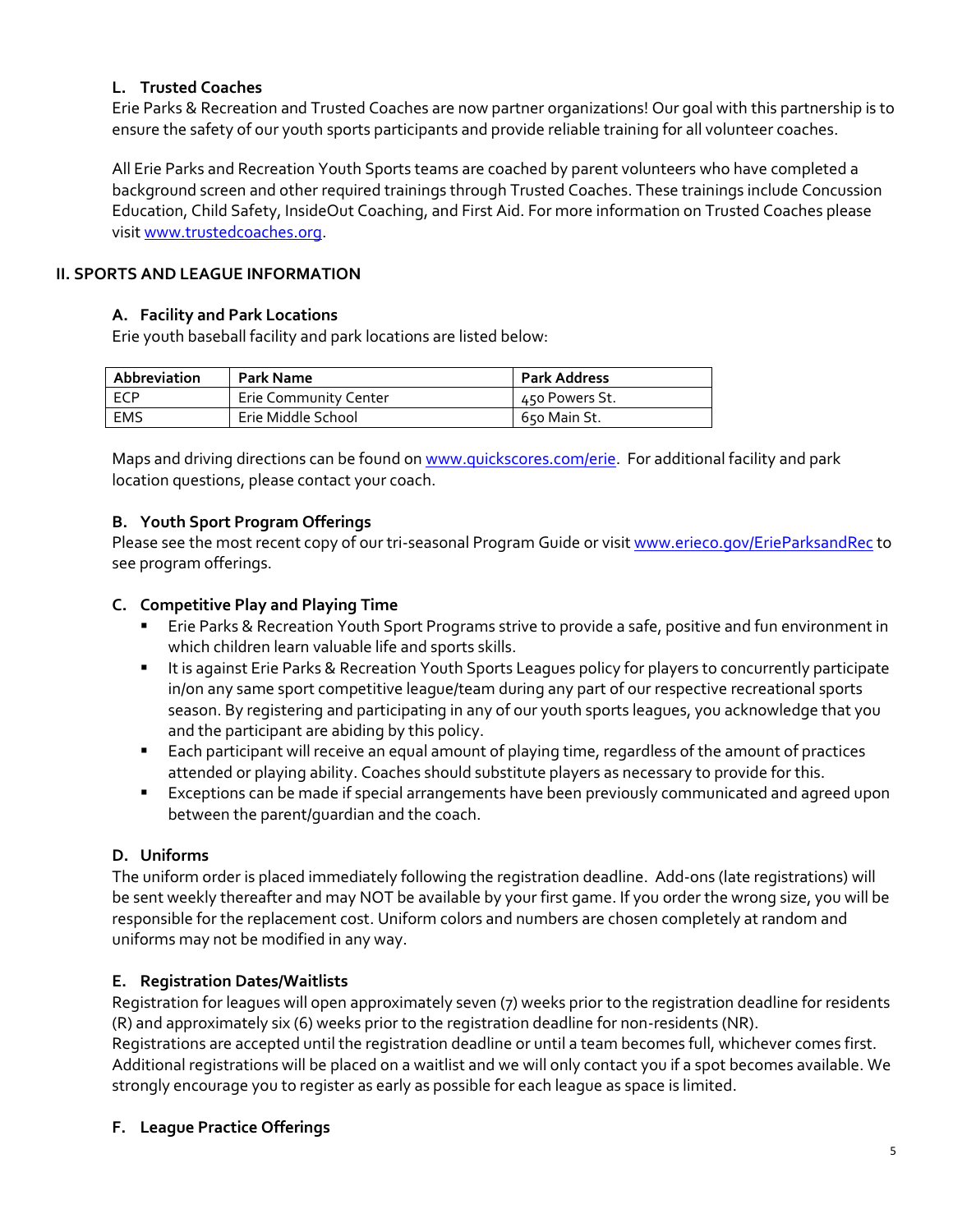Please refer to the practice day and time offerings for each league in the Program Guide or online at www.erieco.gov/parksandrec. Practice days, times, and locations are subject to change.

### **G. Recreational Sports Age Classifications**

For a majority of our leagues, we classify our league offerings by age. Unless otherwise noted in each program/league's description, the age calculation date for all youth sports programs/leagues will be calculated by the first league contact day.

The "U" **before** the age number stands for "under" (e.g., U9 stands for ages under 9).

The "U" **after** the age number stands for "**and under**" (e.g., 9U stands for ages 9 and under).

### **H. Coaches**

### **All Erie Parks & Recreation Youth Sports teams are coached by parent volunteers.**

- All coaches must pass a background check, are required to attend the coach's meeting prior to the season, and must complete all required trainings through our Trusted Coaches Platform.
- Two assistant coaches are allowed per team; they must also pass a background check and concussion training before volunteering.
- **Please refer to pages 8 and 9 of this packet for more information regarding coaching.**

### **I. Schedules**

- **Practice days and times are pre-set by Sports Administration and coaches/families may select the team** that works best for their schedule.
- **Game schedules will be available online at least one week prior to the first scheduled game.**
- **Please refer to the league description for specific game days.**

### **J. Officials**

- Sports officials are hired based on their familiarity with the sport, experience working with children, and their general demeanor.
- **Just as your child is learning fundamental skills and gameplay, some of our officials are doing the same.**
- We do our best to properly train all staff and officials and they are evaluated throughout the season.

### **K. Picture Day**

- Hoffer Photo will schedule picture days and times. They will always be on a game or practice day.
- The picture schedule will be sent out to coaches by email approximately one week prior to picture day.

### **L. Awards**

- All league players participating in divisions that don't keep score or don't compete in an End of Season tournament will receive participation medals.
- **If teams compete in an end of season tournament, they will have the opportunity to win a tournament** medal.
- Awards are distributed to coaches before the final game.

### **M. Timeline**

The following chart details what you can expect before, during, and after the season:

| Event                      | <b>Activities</b>                                                                              |
|----------------------------|------------------------------------------------------------------------------------------------|
| <b>Registration Opens</b>  | Register, Coaches pick practice days/times                                                     |
| <b>Registration Closes</b> | Form teams, Recruit additional coaches (if necessary), Order uniforms, Conduct coach's meeting |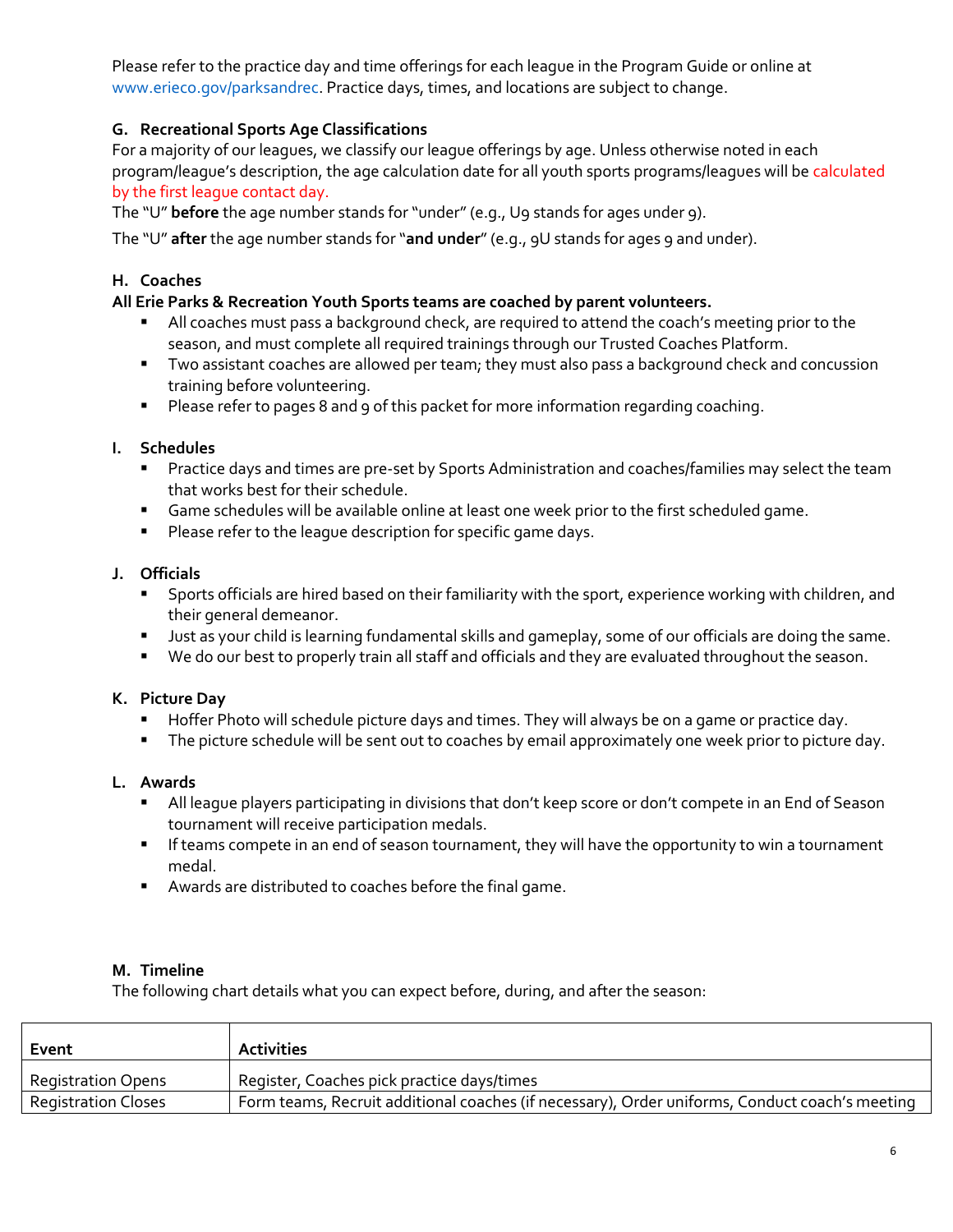| Week Prior to First<br>Practice | Distribute rosters to coaches, Coaches contact parents regarding practice days/times          |
|---------------------------------|-----------------------------------------------------------------------------------------------|
| Week Prior to First Game        | Distribute game schedules and uniforms to coaches                                             |
| Mid-Season to End-Season        | Picture day, Updated schedule/league information, pictures, and awards distributed to coaches |
| Post-Season                     | Optional party and opportunity to evaluate program or league                                  |

### **N. Code of Conduct & Regulations**

### STATEMENT

- Coaches, players, parents and spectators have a responsibility to behave in a respectful manner that will instill a sense of sportsmanship in all players
- As a coach, player, parent or spectator at a Town of Erie youth sporting event I understand:
	- $\circ$  It will not be tolerated at any time to lay a hand upon, push, shove, and threaten to strike or verbally threaten an official, player, other coach or supervisor.
	- o Being involved in a physical altercation with a player, coach, spectator, or staff member will result in my ejection from the game and possible suspension from future games.
	- o All coaches, players, parents, and spectators will abide by the officials decision. The official's decision and/or calls are not arguable. If you have a concern regarding the officiating contact your league coordinator.
	- o Verbal abuse, harassment, and/or unsportsmanlike behavior towards an official, player, spectator, supervisor, coach or athletics staff member is not tolerated.
	- o All coaches, players, parents and spectators will refrain from the use of vulgar or unsportsmanlike manners including language while practices and games.
	- o Any coach, player, parent or spectator that is ejected from the game must leave the playing area immediately upon request. Failure to leave will result in suspension of the game and/or forfeiture of the game.
	- o The zero tolerance policy is in effect at all athletic events.
- Failure to abide by the Code of Conduct will result in ejection from the game and possible suspension from future games.

### ZERO TOLERANCE POLICY

 There will be zero tolerance for players, coaches and spectators who engage in harassing and/or unsportsmanlike behavior with umpires / officials, other spectators, game supervisors, other players, other coaches, or Athletic Staff. Officials, game supervisors and Athletic Staff have the authority to penalize the player, coach, spectator, or team if an official is sworn at, harassed, argued with, or insulted. Penalties will range from: warning, to ejection from game, to suspension from future games and possible forfeiture of the game.

### DISCIPLINARY PRODCEDURES

- Official(s) and/or staff members at all recreation program sites have the authority to reprimand and/or eject coaches for misconduct. An ejection of any type will result in a minimum of a 1- game suspensions from any recreation program and /or facility (the ejection game is not included in the suspension period); suspensions may carry over to the next season.
- **EXECO** League Coordinators will handle disciplinary procedures on a case by case basis.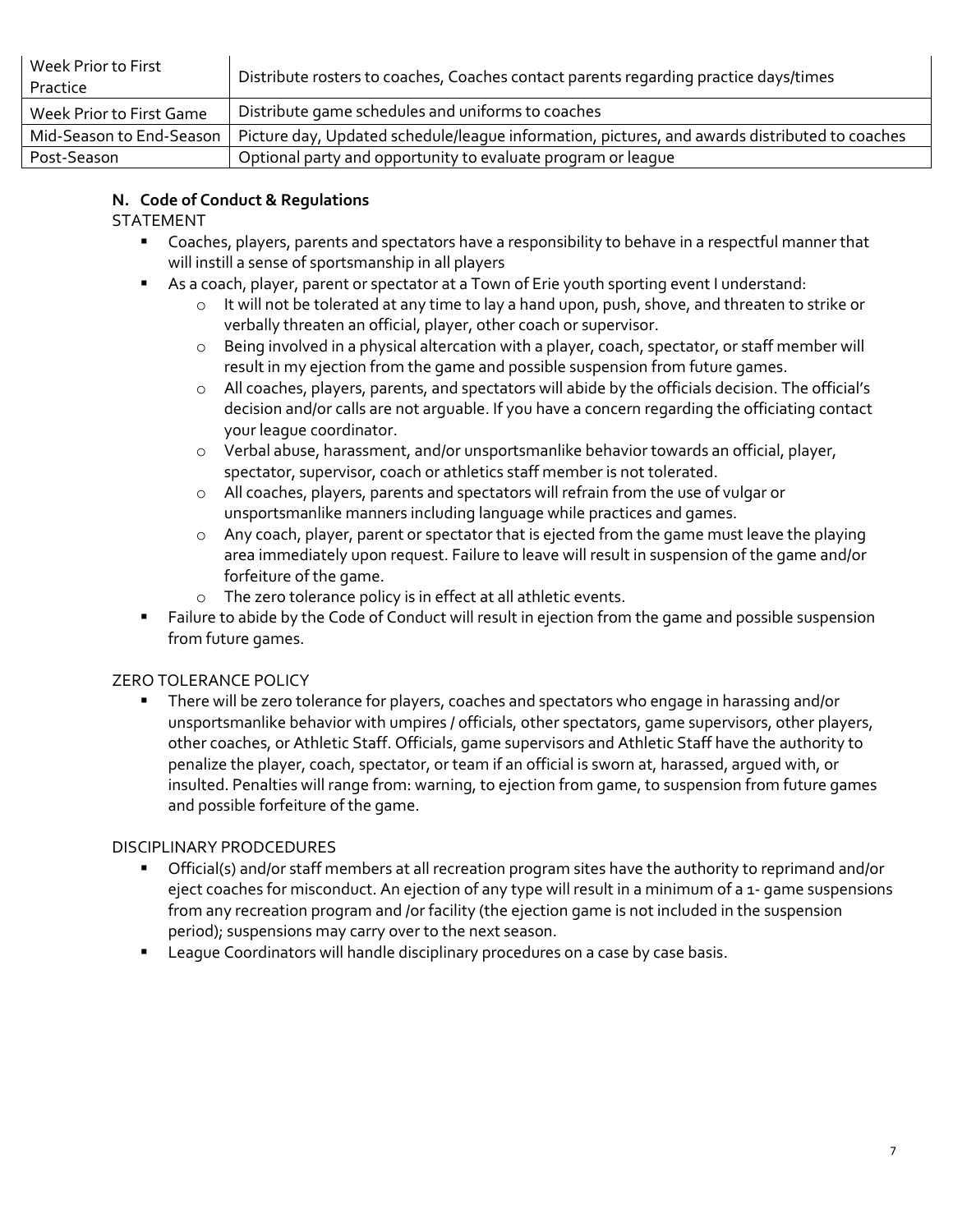### **5U LITTLE DRIBBLERS RULES & REGULATIONS**

#### A. Equipment

- 1. Game Ball shall be a size 3 basketball (22" circumference or 7" diameter) and will be provided by gym supervisor.
- 2. Basket height shall be modified to 7' in height. Baskets will be provided by gym supervisor.
- 3. Cones will be provided by gym supervisor.

#### B. Uniforms

- 1. Team members are required to have the same color jersey, to be provided by the league.
- 2. All players must wear soft-sole rubber athletic shoes.
- 3. All players must wear one colored wristband as assigned to them by supervisor and/or coaches (match-up purposes).

#### C. Players

- 1. Games will be played 4 vs 4
- 2. Every player must participate as equally as possible in every game unless special circumstances apply.
- 3. Players will only be allowed to participate on a single team's roster.
- 4. Substitutions: will be allowed to enter at any stoppage.
- 5. Team Matchup: at the start of the game or after substitutions are made (before play begins/resumes), coaches should match up players of similar skill levels with each other; five colored wristbands will provided to each coach that the players are required to wear for match-up purposes.

#### D. Coaches

- 1. One coach from each team will be allowed on the playing court with their respective team.
- 2. Coaches are expected to be role models and ensure that good sportsmanship is being exhibited.

#### E. Officials

1. The coaches from each team will act as the on-court officials.

#### F. Timing Rules

- 1. Each team will be granted 60 minutes of court access time.
- 2. Teams will receive 30 minutes for practice on a half court, followed by 30 minutes for a game on the full court vs the other Erie team sharing the court.
- 3. It is a running clock for the entire 60 minutes. Coaches may agree on a shorter practice/longer game, but the 60 minute court access time is not to be exceeded.

#### G. Offense

**1.** Teams are not allowed to fast break. After a rebound or change in possession, grant the other team an opportunity to run back to their side to play defense.

#### H. Defense

- 1. All players are required to play Person-to-Person defense. (Utilize wrist bands to determine who is guarding who)
- 2. Zone types of defenses are not allowed.
- 3. Teams are not allowed to play full-court defense at any time. Players must wait for their person to fully cross half court before attempting to guard them.
- 4. Double-teaming is not allowed. (Utilize wrist-bands)
- 5. Stealing the ball off the dribble from an opponent is not allowed. However, stealing a pass or a loose ball is allowed.
- 6. Blocking a shot attempt is only allowed if the defender's hands are straight up and feet are on the ground.

#### I. Fouls & Violations

- 1. Traveling and double dribbling violations should be called loosely. Teach and encourage players to use their dribble and utilize proper fundamentals to avoid excessive traveling and double dribbling. If excessive traveling or double dribbling occurs, call a violation and give possession to the other team.
- 2. Common fouls (pushing, holding, etc.) should be called moderately. Teach and encourage players not to make contact with other players. If contact is made and it impacts the game, call the foul and award possession to the team that was fouled.
- 3. Any foul committed on a player in the act of shooting will award possession back to the shooting team; no free throws will be attempted.
- 4. Discourage any unsportsmanlike behavior or rough play. If unsportsmanlike play occurs, stop play and remove the player from the game. Explain the issue to discourage it from happening further. Give possession to the fouled team.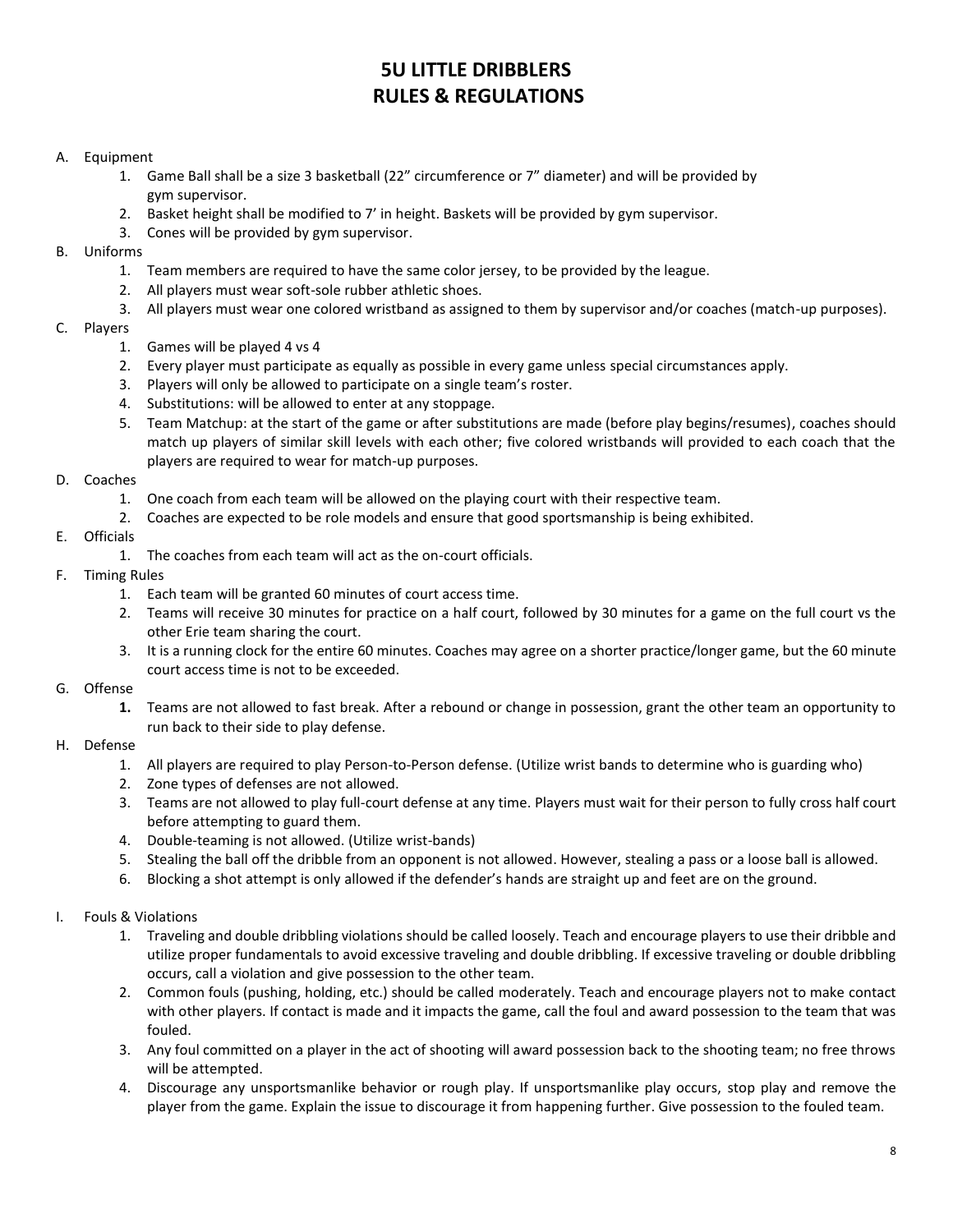### **7u/9u Coed League Rules**

#### J. Equipment

- 1. Game Ball shall be a junior size ball (27" or 27.5" circumference).
- 2. Basket shall be modified to 8' in height.

#### K. Uniforms

- 1. Team members are required to have the same color jersey with number on back.
- 2. All players must wear soft-sole rubber athletic shoes.
- 3. All players must wear one colored wristband as assigned to them by referees and/or coaches (match-up purposes).

#### L. Players

- 1. A team must have at least four (4) players present at game time or the game will be declared a forfeit. If neither team has the minimum number of players present at game-time then a forfeit will be declared for both teams.
- 2. Every player must participate as equally as possible in every game (see playing time chart).
- 3. Players will only be allowed to participate on a single team's roster.
- 4. Substitutions: will be allowed to enter every 5-minutes throughout the half with a mandatory play stoppage by the official at the 15:00, 10:00, & 5:00 marks.
- 5. Team Matchup: at the start of the game or after substitutions are made (before play begins/resumes), coaches will be granted the opportunity to match up players of similar skill levels with each other; five colored wristbands will provided to each coach that the players are required to wear for match-up purposes.

#### M. Coaches

- 1. One coach from each team will be allowed on the playing court with their respective team.
- 2. Coaches are expected to be role models and ensure that all players are displaying good sportsmanship.
- 3. Coaches are required to play all players present as equally as possible unless special circumstances apply.

#### N. Officials

- 1. Each game will have two Game Officials.
- 2. The Game Officials will be in sole charge of the game with the aid of the two coaches on the court.
- O. Start of game/Timing Rules
	- 1. Games shall be two 20-minute halves with a running clock.
		- i. Player Substitutions see players' rule above.
	- 2. Officials will determine which team gets opening possession and all subsequent possessions will be determined by the alternating possession arrow, which will be kept by the officials
	- 3. The clock will stop at the nearest dead ball or reasonable stop in play nearest the 15:00, 10:00, & 5:00 marks for substitutions.
	- 4. Each team will be allowed one 60-second time-out per half.
	- 5. Game official may call a time-out due to a player injury or any other reason. The game clock will be stopped on all official's time-outs.
	- 6. Half-Time Intermission shall be 3-minutes (the gym supervisor may shorten this if games are running behind schedule).

#### P. Fouls

- 1. Common fouls will be called by the official but not reported to the scorer's table (ex: holding, pushing, etc.)
- 2. Any foul committed on a player in the act of shooting will award possession back to the shooting team; no free throws will be attempted.
- 3. Any Intentional Foul, Technical Foul, or unsportsmanlike behavior committed by a player will cause that player to be removed from the game for the rest of the half.

#### Q. Offense

- 1. Teams are allowed to run offensive plays.
- **2. Teams will be NOT be allowed to fast break in either division.** After a rebound or change in possession, teams must grant the other team a reasonable opportunity to run back to their side to play defense.
- 3. Holding the ball for 10 seconds will result in a turnover.
- 4. **Team scores will not be kept!**

#### R. Defense

- 1. All players are required to play Person-to-Person defense. (utilize wrist-bands)
- 2. Zone type of defenses will not be allowed.
- 3. Teams are not allowed to play full-court defense at any time.
- 4. Double-teaming is not allowed anywhere on court. (utilize wrist-bands)
- 5. Stealing the ball from an opponent is not allowed with the exception of stealing a pass or a loose ball.
- 6. Blocking a shot attempt is only allowed if the defender's hands are straight up and feet are on the ground.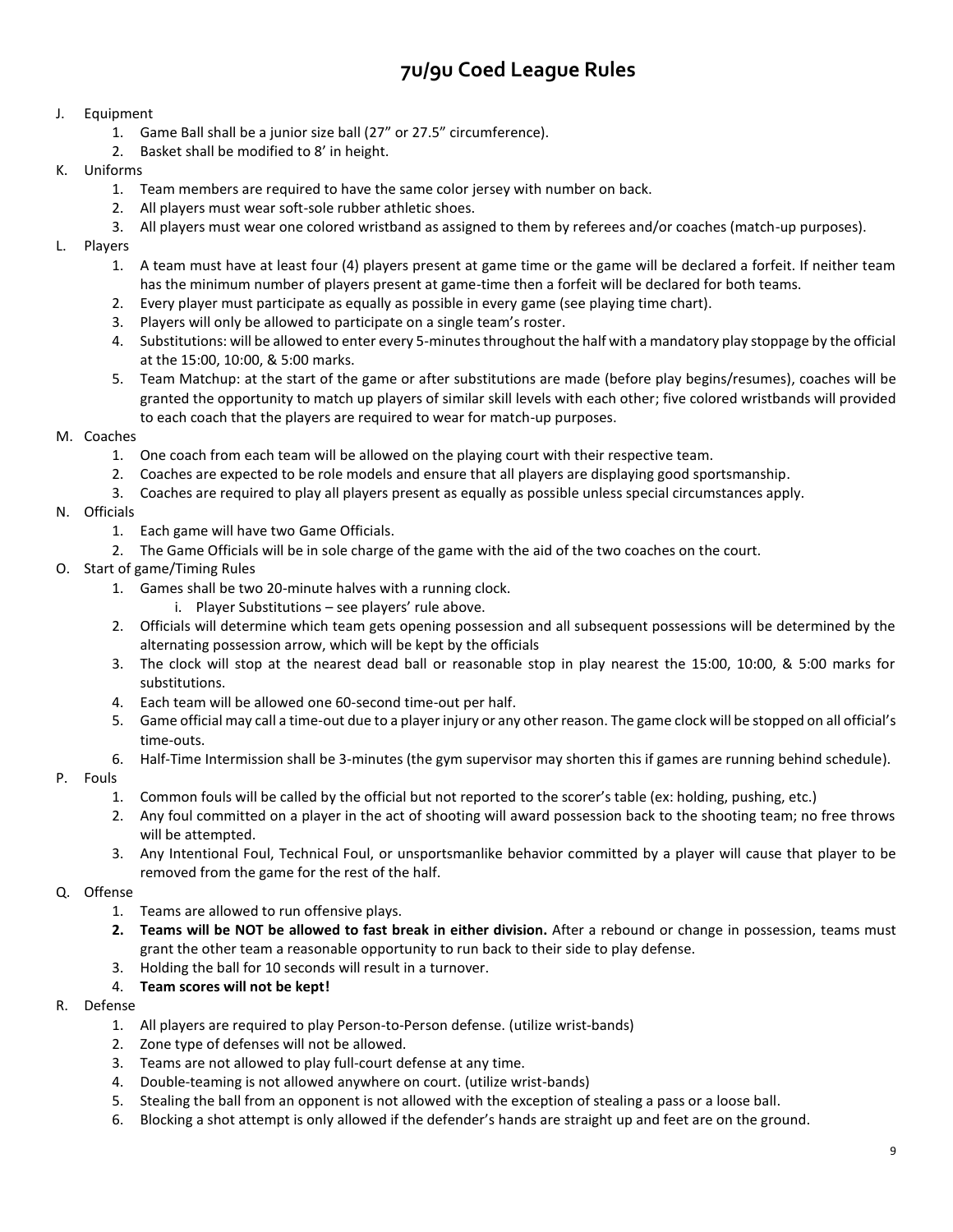### **Erie Parks & Recreation Youth Sports VOLUNTEER COACHING INFORMATION**

**How about coaching a team this season? Your time and efforts are vital to a successful program. If you have already signed up to do so, thank you! If you have not signed up yet, please consider the opportunity to make a lasting and positive impact on a child's life.**

Please read the following information to ensure your understanding of important guidelines, dates, and frequently asked questions regarding coaching:

### **BECOMING A COACH**

- All head coaches must be 18 years of age or older.
- **All new coaches must complete the volunteer application form (forms available at Guest Service or online at [www.quickscores.com/erie](http://www.quickscores.com/erie) under "Coaching Resources").**
- All volunteer coaches must complete a background check and all other required trainings through our Trusted Coaches platform prior to having contact with players. (See Trusted Coaches Section for more information).
- Coaches who are reported as behaving badly (technical fouls, rough on officials, unsportsmanlike conduct, condescending to children, etc.) will be counseled by the staff, and if necessary, put on probation or relieved of their duties.

### **RESOURCES AND TRAINING PROVIDED**

- No experience is necessary, although potential coaches should have a basic understanding of the sport/rules and enjoy working with and teaching children. Good organizational and communication skills are a plus.
- All new coaches will receive a **coach binder** which includes practice agendas, sport specific information, team roster, incident reports, inclement weather information, etc.
- All new coaches will also receive a **coach t-shirt** to be worn on game days and the first week of practices.
- We will also provide you with sports equipment for your team, game rules, and other important information.
- All coaches should plan to attend the coach's meeting for their league conducted 1-2 weeks prior to the start of the season.

### **PRACTICES AND GAMES**

- Coaches can select the practice day/time that works best for their schedule prior to registration (must be within pre-determined bounds) and can pass along information to families prior to registration.
- **Teams may practice once or twice per week depending on the sport and field/gym availability.**

### **ROSTERS**

- Once you receive your roster from Sports Administration, it is your responsibility to contact each parent or guardian to communicate the practice days, times, and locations. **Please do this as soon as possible.**
- Only individuals listed on the roster may participate. If there are additions to your team, we will send you an updated roster. This is to avoid any potential legal liability issues allowing children to participate who have not properly completed the registration process.

### **HELPFUL HINTS**

- Communicate, communicate, communicate (with parents and Sports Administration Team).
- Establish a clear and consistent method of communication with the parents. Store and save all parent contact information for quick access.
- Set team, player and parent expectations.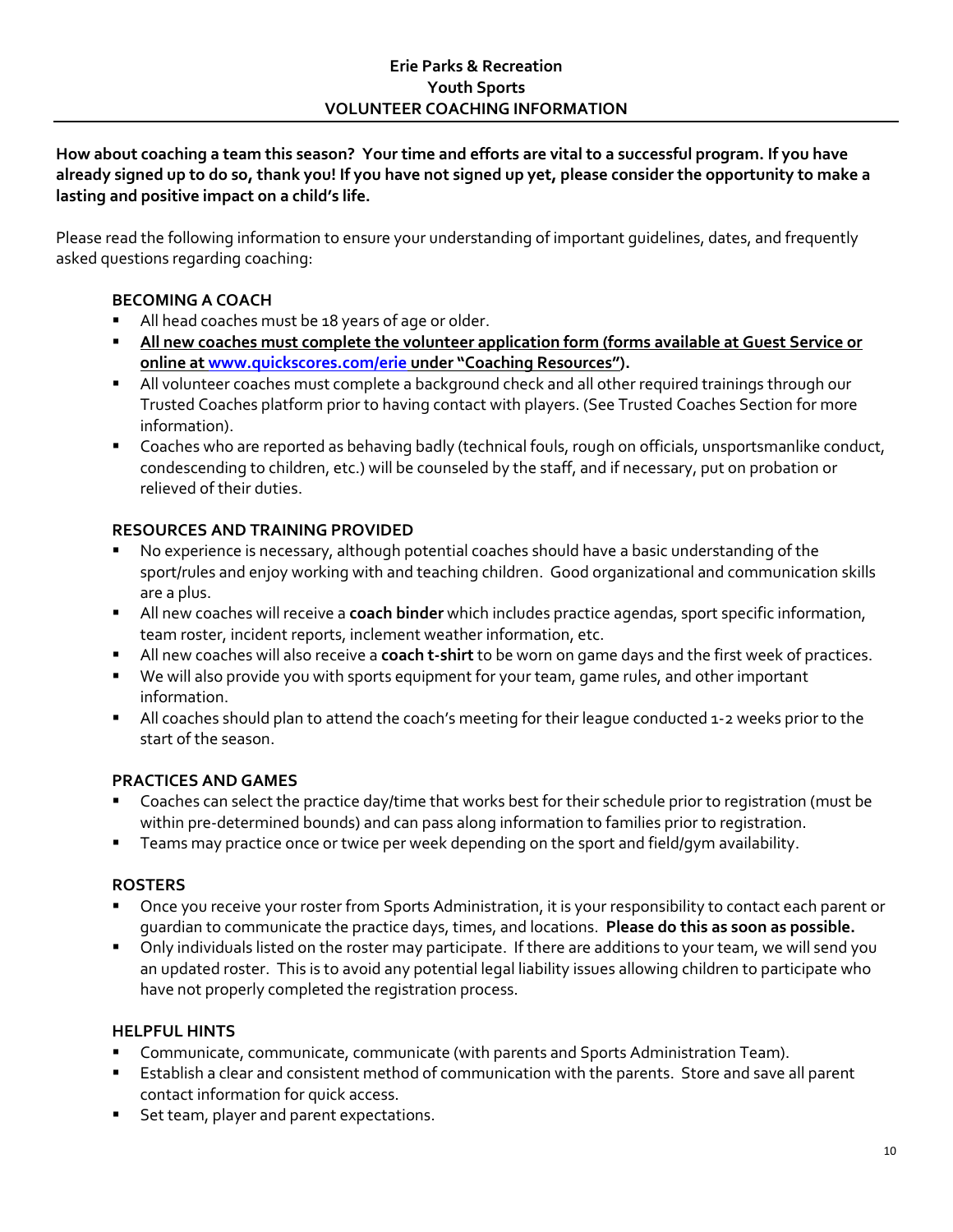- We communicate with you primarily via email. Please check your email account regularly.
- Enlist help from other parents (assistant coach, snack coordinator, phone tree operator, etc.).
- Theck the Sports Information websit[e www.quickscores.com/erie](http://www.quickscores.com/erie) reqularly for sample practice plans, drills, resources, updated weather information, facility and park maps, and standings/schedules.

### **VOLUNTEER INCENTIVE PROGRAM (Head Coach only)**

We appreciate all you do to make our youth sports leagues a success! Please see below for our newly approved volunteer incentive program:

- 1 season Coach t-shirt, free youth sports registration for one child per team coached, 2 day passes to the ECC (applies to 2nd season also), and a coach plaque of your team.
- 3 seasons (not necessarily consecutive) free youth sports registration for one child per team coached, 10 punch pass, free room rental for team party, and a coach plaque of your team.
- After 3 seasons, the process starts over.....the coach receives 1 season awards.

### **COACH TO-DO LIST**

- **Email Sports Administration to inform us of your intent to coach.**
- **EXP** Complete required and trainings and background screen provided by Sports Administration through Trusted Coaches platform (see below).
- **EXPLEX** Check your email regularly for messages regarding the coach's meeting, practice scheduling, rosters, etc. and during the season for updates.
- **Contact your team the week before your first scheduled practice. Check that you receive confirmation from** your parents that they have received any message from you (phone or email).
- **-** HAVE FUN!

### **TRUSTED COACHES**

All coaches are required to complete a background check and other trainings through our Trusted Coaches platform. All trainings can be accessed by doing the following:

- Go t[o www.trustedcoaches.org](http://www.trustedcoaches.org/) [http://www.trustedcoaches.org](http://www.trustedcoaches.org/)
- **Log in or Register**
- **E** Click 'Claim a Role/Join a Season' button
- **Enter information below:**
- Go t[o www.trustedcoaches.org](http://www.trustedcoaches.org/) [http://www.trustedcoaches.org](http://www.trustedcoaches.org/)
- **Log in or Register as a new user**
- Click 'Claim a Role/Join a Season' button
- **Enter information below:**
- . **State: Colorado**
- **Organization: Erie Parks & Recreation Department**
- **Season Name: 5U/7U/9U Coed Youth Basketball**
- **Season Access Key: Townoferieyouthbasketball (case sensitive)**
- Once you get logged in you will see on your Dashboard whether you have trainings assigned to you or not. Even if you have filled out this information from coaching in the Spring, Summer, or Fall you must still log in to CLAIM your role as a coach. All trainings and background checks must be completed once a year and Trusted Coaches will assign you any trainings that you are expired on.
	- **•** Head Coach Requirements:
		- o Background Check
		- o First Aid
		- o Concussion Course